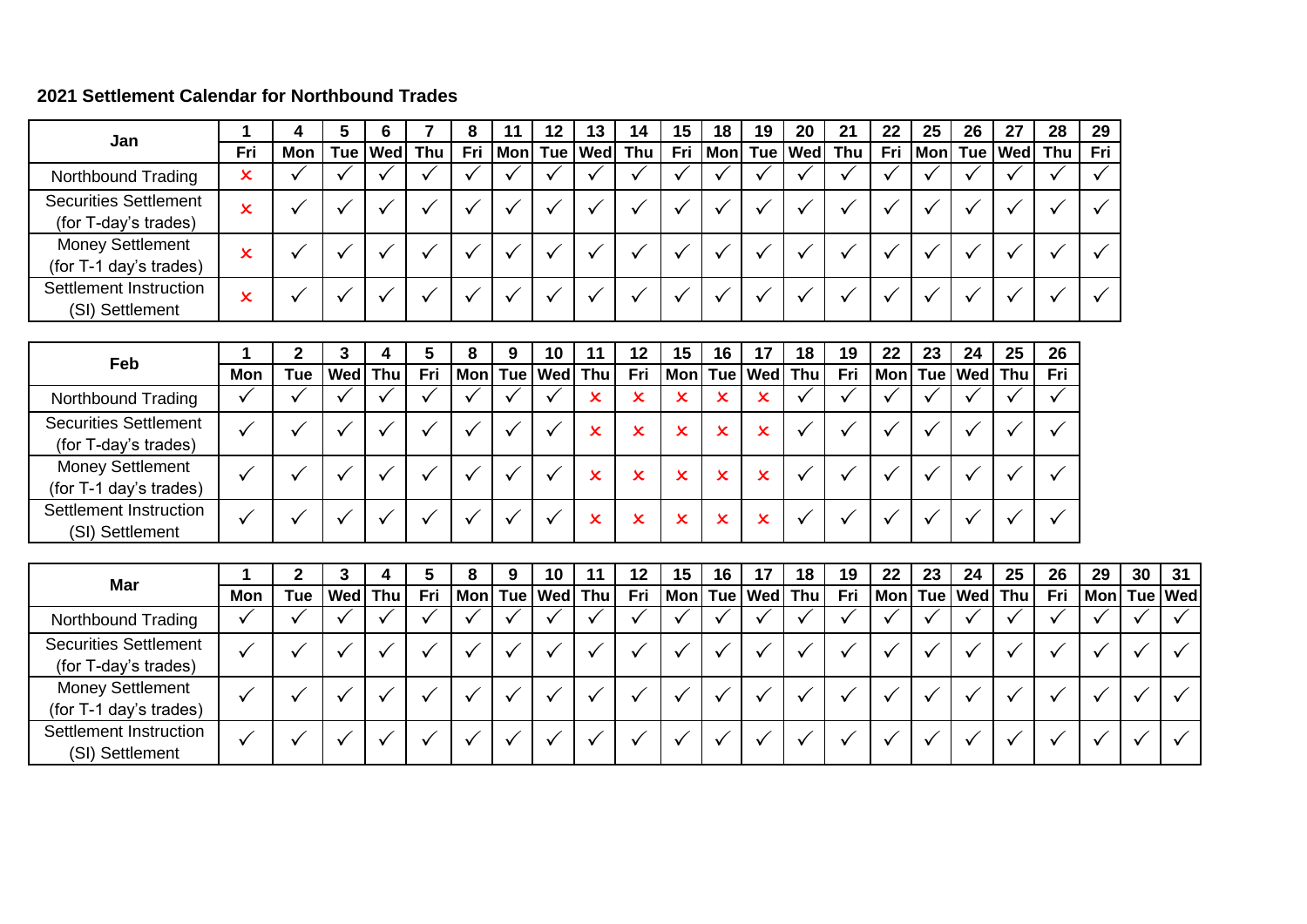|                              |     |     |     | O |                 | 9   | 12 | 13 | 14                    | 15 | 16 | 19 | 20 | 21                          | 22 | 23 | 26              | 27 | 28        | 29 | 30  |
|------------------------------|-----|-----|-----|---|-----------------|-----|----|----|-----------------------|----|----|----|----|-----------------------------|----|----|-----------------|----|-----------|----|-----|
| Apr                          | Thu | Fri | Mon |   | Tue   Wed   Thu | Fri |    |    | Mon   Tue   Wed   Thu |    |    |    |    | Fri   Mon   Tue   Wed   Thu |    |    | Fri   Mon   Tue |    | Wed   Thu |    | Fri |
| Northbound Trading           | x   |     |     |   |                 |     |    |    |                       |    |    |    |    |                             |    |    |                 |    |           |    |     |
| <b>Securities Settlement</b> | x   |     | x   |   |                 |     |    |    |                       |    |    |    |    |                             |    |    |                 |    |           |    |     |
| (for T-day's trades)         |     |     |     | ∼ |                 |     |    |    |                       |    |    |    |    |                             |    |    |                 |    |           |    |     |
| <b>Money Settlement</b>      |     |     | x   | x | $\ast$          |     |    |    |                       |    |    |    |    |                             |    |    |                 |    |           |    |     |
| (for T-1 day's trades)       |     |     |     |   |                 |     |    |    |                       |    |    |    |    |                             |    |    |                 |    |           |    |     |
| Settlement Instruction       |     |     | x   | ᄉ |                 |     |    |    |                       |    |    |    |    |                             |    |    |                 |    |           |    |     |
| (SI) Settlement              |     |     |     |   |                 |     |    |    |                       |    |    |    |    |                             |    |    |                 |    |           |    |     |

| Settlement mstruction<br>(SI) Settlement             |             | x                     | x   | x            |     |           |                       |    |     |    |    |                       |        |     |    |    |                     |    |     |            |
|------------------------------------------------------|-------------|-----------------------|-----|--------------|-----|-----------|-----------------------|----|-----|----|----|-----------------------|--------|-----|----|----|---------------------|----|-----|------------|
|                                                      |             |                       |     |              |     |           |                       |    |     |    |    |                       |        |     |    |    |                     |    |     |            |
| <b>May</b>                                           |             |                       | 5   | 6            |     | 10        | 12                    | 13 | 14  | 17 | 18 | 19                    | 20     | 21  | 24 | 25 | 26                  | 27 | 28  | 31         |
|                                                      | Mon         | <b>Tue</b>            | Wed | <b>Thu</b>   | Fri |           | Mon   Tue   Wed   Thu |    | Fri |    |    | Mon   Tue   Wed   Thu |        | Fri |    |    | Mon  Tue   Wed  Thu |    | Fri | <b>Mon</b> |
| Northbound Trading                                   | x           | x                     | x   |              |     |           |                       |    |     |    | ᄉ  | x                     |        |     |    |    |                     |    |     |            |
| <b>Securities Settlement</b><br>(for T-day's trades) | x           | x                     | ×   |              |     |           |                       |    |     |    | x  | x                     |        |     |    |    |                     |    |     |            |
| <b>Money Settlement</b><br>(for T-1 day's trades)    | $\mathbf x$ | $\mathsf{\mathsf{x}}$ | x   |              |     |           |                       |    |     |    |    | x                     | $\ast$ |     |    |    |                     |    |     |            |
| Settlement Instruction<br>(SI) Settlement            | x           | x                     | x   | $\checkmark$ |     | $\sqrt{}$ |                       |    |     |    |    | x                     |        |     |    |    |                     |    |     |            |

|                                                      |     |     |            |     |                       | У | 10 |     | 14         | 15 | 16 | 17 | 18 | 21                                        | 22 | 23 | 24 | 25  | 28              | 29 | 30 |
|------------------------------------------------------|-----|-----|------------|-----|-----------------------|---|----|-----|------------|----|----|----|----|-------------------------------------------|----|----|----|-----|-----------------|----|----|
| Jun                                                  | Tue | Wed | <b>Thu</b> | Fri | Mon   Tue   Wed   Thu |   |    | Fri | <b>Mon</b> |    |    |    |    | Tue  Wed  Thu   Fri   Mon   Tue  Wed  Thu |    |    |    | Fri | Mon   Tue   Wed |    |    |
| Northbound Trading                                   |     |     |            |     |                       |   |    |     |            |    |    |    |    |                                           |    |    |    |     |                 |    |    |
| <b>Securities Settlement</b><br>(for T-day's trades) |     |     |            |     |                       |   |    |     |            |    |    |    |    |                                           |    |    |    |     |                 |    |    |
| <b>Money Settlement</b><br>(for T-1 day's trades)    |     |     |            |     |                       |   |    |     |            |    |    |    |    |                                           |    |    |    |     |                 |    |    |
| Settlement Instruction<br>(SI) Settlement            |     |     |            |     |                       |   |    |     |            |    |    |    |    |                                           |    |    |    |     |                 |    |    |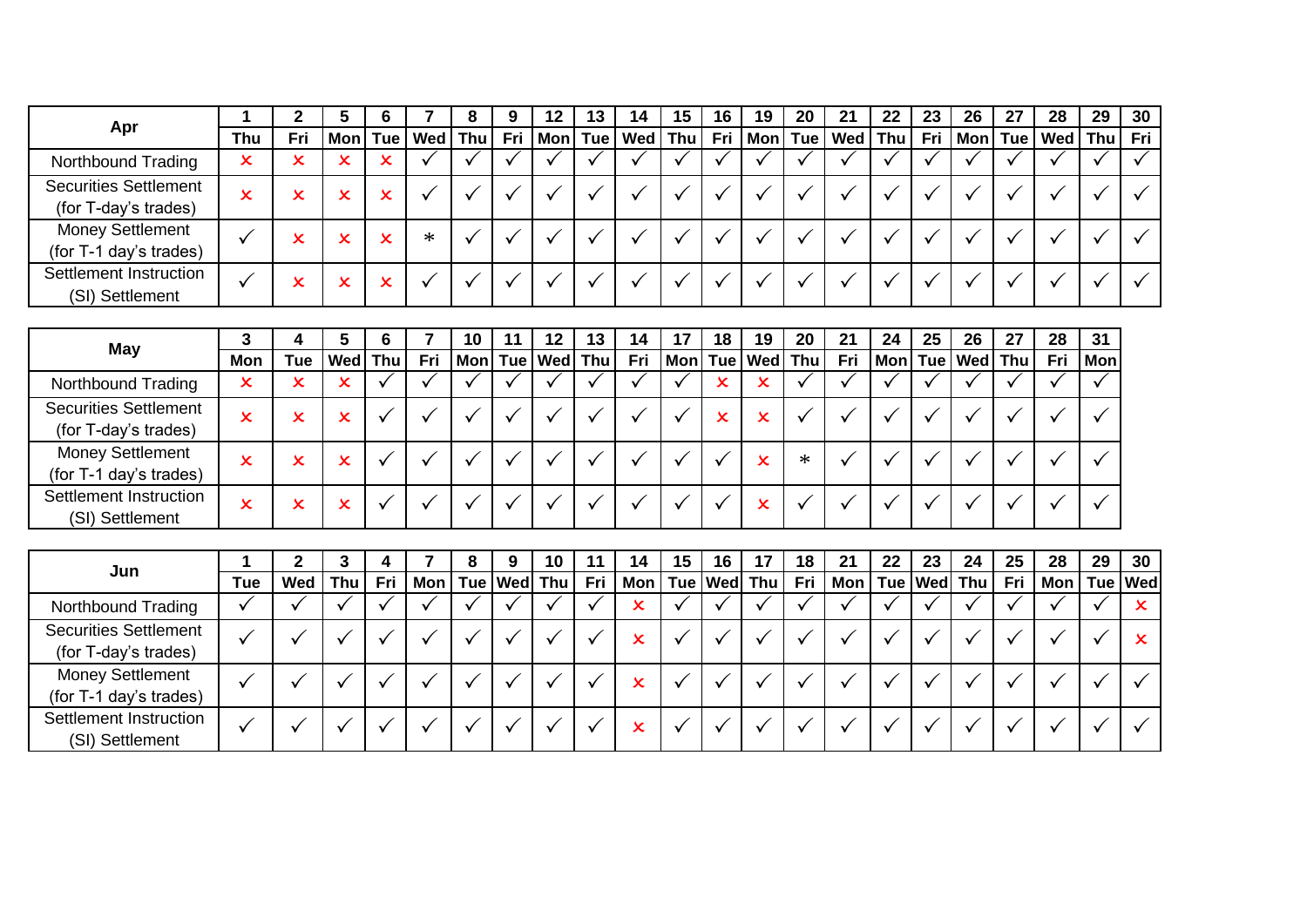| Jul                          |     |        |            | O |                 | 9   | 12 | 13 | 14 | 15 | 16 | 19 | 20 | 21                                   | 22 | 23 | 26              | 27 | 28        | 29 | 30  |
|------------------------------|-----|--------|------------|---|-----------------|-----|----|----|----|----|----|----|----|--------------------------------------|----|----|-----------------|----|-----------|----|-----|
|                              | Thu | Fri    | <b>Mon</b> |   | Tue   Wed   Thu | Fri |    |    |    |    |    |    |    | Mon Tue Wed Thu Fri  Mon Tue Wed Thu |    |    | Fri   Mon   Tue |    | Wed   Thu |    | Fri |
| Northbound Trading           | x   |        |            |   |                 |     |    |    |    |    |    |    |    |                                      |    |    |                 |    |           |    |     |
| <b>Securities Settlement</b> | x   |        |            |   |                 |     |    |    |    |    |    |    |    |                                      |    |    |                 |    |           |    |     |
| (for T-day's trades)         |     |        |            |   |                 |     |    |    |    |    |    |    |    |                                      |    |    |                 |    |           |    |     |
| <b>Money Settlement</b>      | x   | $\ast$ |            |   |                 |     |    |    |    |    |    |    |    |                                      |    |    |                 |    |           |    |     |
| (for T-1 day's trades)       |     |        |            |   |                 |     |    |    |    |    |    |    |    |                                      |    |    |                 |    |           |    |     |
| Settlement Instruction       | x   |        |            |   |                 |     |    |    |    |    |    |    |    |                                      |    |    |                 |    |           |    |     |
| (SI) Settlement              |     |        |            |   |                 |     |    |    |    |    |    |    |    |                                      |    |    |                 |    |           |    |     |

| Settlement instruction<br>(SI) Settlement            | x   |            |            |     |     |                     |    |    |     |    |                       |    |     |            |    |         |     |     |         |    |
|------------------------------------------------------|-----|------------|------------|-----|-----|---------------------|----|----|-----|----|-----------------------|----|-----|------------|----|---------|-----|-----|---------|----|
|                                                      |     |            |            |     |     |                     |    |    |     |    |                       |    |     |            |    |         |     |     |         |    |
| Aug                                                  |     |            | 4          | 5   |     | 9                   | 10 | 12 | 13  | 16 | 18                    | 19 | 20  | 23         | 24 | 25      | 26  | 27  | 30      | 31 |
|                                                      | Mon | <b>Tue</b> | <b>Wed</b> | Thu | Fri | Mon  Tue   Wed  Thu |    |    | Fri |    | Mon   Tue   Wed   Thu |    | Fri | <b>Mon</b> |    | Tue Wed | Thu | Fri | Mon Tue |    |
| Northbound Trading                                   |     |            |            |     |     |                     |    |    |     |    |                       |    |     |            |    |         |     |     |         |    |
| <b>Securities Settlement</b><br>(for T-day's trades) |     |            |            |     |     |                     |    |    |     |    |                       |    |     |            |    |         |     |     |         |    |
| <b>Money Settlement</b><br>(for T-1 day's trades)    |     |            |            |     |     |                     |    |    |     |    |                       |    |     |            |    |         |     |     |         |    |
| Settlement Instruction<br>(SI) Settlement            |     |            |            |     |     |                     |    |    |     |    |                       |    |     |            |    |         |     |     |         |    |

|                              |     |     |     | O   | o               | 9 | 10 | 13      | 14  | 15             | 16 | 17  | 20  | 21              | 22 | 23 | 24  | 27         | 28  | 29 | 30      |
|------------------------------|-----|-----|-----|-----|-----------------|---|----|---------|-----|----------------|----|-----|-----|-----------------|----|----|-----|------------|-----|----|---------|
| Sep                          | Wed | Thu | Fri | Mon | Tue   Wed   Thu |   |    | Fri Mon | Tue | <b>Wed</b> Thu |    | Fri | Mon | Tue   Wed   Thu |    |    | Fri | <b>Mon</b> | Tue |    | Wed Thu |
| Northbound Trading           |     |     |     |     |                 |   |    |         |     |                |    | ×   |     | x               |    |    |     |            |     |    |         |
| <b>Securities Settlement</b> |     |     |     |     |                 |   |    |         |     |                |    | x   |     | v<br>ᄉ          |    |    |     |            |     |    |         |
| (for T-day's trades)         |     |     |     |     |                 |   |    |         |     |                |    |     |     |                 |    |    |     |            |     |    |         |
| <b>Money Settlement</b>      |     |     |     |     |                 |   |    |         |     |                |    |     |     | x               |    | ∗  |     |            |     |    |         |
| (for T-1 day's trades)       |     |     |     |     |                 |   |    |         |     |                |    |     |     |                 |    |    |     |            |     |    |         |
| Settlement Instruction       |     |     |     |     |                 |   |    |         |     |                |    |     |     | x               |    |    |     |            |     |    |         |
| (SI) Settlement              |     |     |     |     |                 |   |    |         |     |                |    |     |     |                 |    |    |     |            |     |    |         |